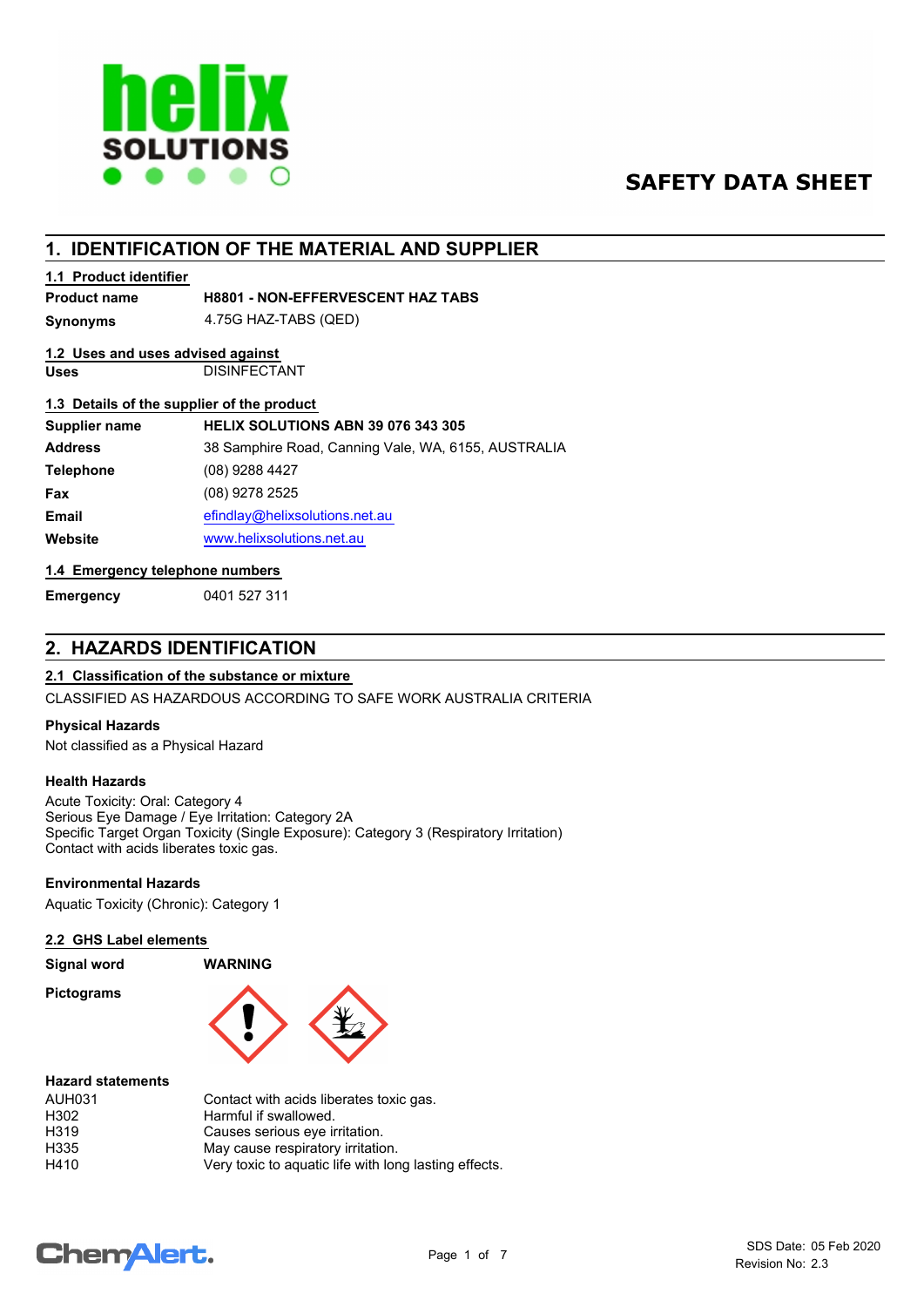| <b>Prevention statements</b> |                                                                                                                                     |
|------------------------------|-------------------------------------------------------------------------------------------------------------------------------------|
| P <sub>261</sub>             | Avoid breathing dust/fume/gas/mist/vapours/spray.                                                                                   |
| P <sub>264</sub>             | Wash thoroughly after handling.                                                                                                     |
| P270                         | Do not eat, drink or smoke when using this product.                                                                                 |
| P <sub>271</sub>             | Use only outdoors or in a well-ventilated area.                                                                                     |
| P273                         | Avoid release to the environment.                                                                                                   |
| P <sub>280</sub>             | Wear protective gloves/protective clothing/eye protection/face protection.                                                          |
| <b>Response statements</b>   |                                                                                                                                     |
| $P301 + P312$                | IF SWALLOWED: Call a POISON CENTER or doctor/physician if you feel unwell.                                                          |
| $P304 + P340$                | IF INHALED: Remove to fresh air and keep at rest in a position comfortable for breathing.                                           |
| $P305 + P351 + P338$         | IF IN EYES: Rinse cautiously with water for several minutes. Remove contact lenses, if present and easy to<br>do. Continue rinsing. |
| P330                         | Rinse mouth.                                                                                                                        |
| $P337 + P313$                | If eye irritation persists: Get medical advice/attention.                                                                           |
| P391                         | Collect spillage.                                                                                                                   |
| <b>Storage statements</b>    |                                                                                                                                     |
| $P403 + P233$                | Store in a well-ventilated place. Keep container tightly closed.                                                                    |
| P405                         | Store locked up.                                                                                                                    |
| <b>Disposal statements</b>   |                                                                                                                                     |
| P <sub>501</sub>             | Dispose of contents/container in accordance with relevant regulations.                                                              |
|                              |                                                                                                                                     |

# **2.3 Other hazards**

No information provided.

# **3. COMPOSITION/ INFORMATION ON INGREDIENTS**

### **3.1 Substances / Mixtures**

| <b>Ingredient</b>                     | <b>CAS Number</b> | <b>EC Number</b> | Content   |
|---------------------------------------|-------------------|------------------|-----------|
| SODIUM DICHLOROISOCYANURATE DIHYDRATE | 51580-86-0        | 220-767-7        | 96%       |
| ADDITIVE(S)                           |                   |                  | Remainder |

# **4. FIRST AID MEASURES**

#### **4.1 Description of first aid measures**

- If in eyes, hold eyelids apart and flush continuously with running water. Continue flushing until advised to stop by a Poisons Information Centre, a doctor, or for at least 15 minutes. **Eye**
- If inhaled, remove from contaminated area. To protect rescuer, use a Full-face Type B-Class P1 (Inorganic and acid gas, Particulate) respirator or an Air-line respirator (in poorly ventilated areas). Apply artificial respiration if not breathing. **Inhalation**
- If skin or hair contact occurs, remove contaminated clothing and flush skin and hair with running water. Continue flushing with water until advised to stop by a Poisons Information Centre or a doctor. **Skin**
- For advice, contact a Poisons Information Centre on 13 11 26 (Australia Wide) or a doctor (at once). If swallowed, do not induce vomiting. **Ingestion**
- **First aid facilities** Eye wash facilities and safety shower should be available.

#### **4.2 Most important symptoms and effects, both acute and delayed**

See Section 11 for more detailed information on health effects and symptoms.

#### **4.3 Immediate medical attention and special treatment needed**

Treat symptomatically.

# **5. FIRE FIGHTING MEASURES**

#### **5.1 Extinguishing media**

Use an extinguishing agent suitable for the surrounding fire.

## **5.2 Special hazards arising from the substance or mixture**

Non flammable - oxidising agent. May evolve toxic gases (hydrogen chloride, nitrogen/ sodium oxides) when heated to decomposition. May ignite in contact with incompatible materials.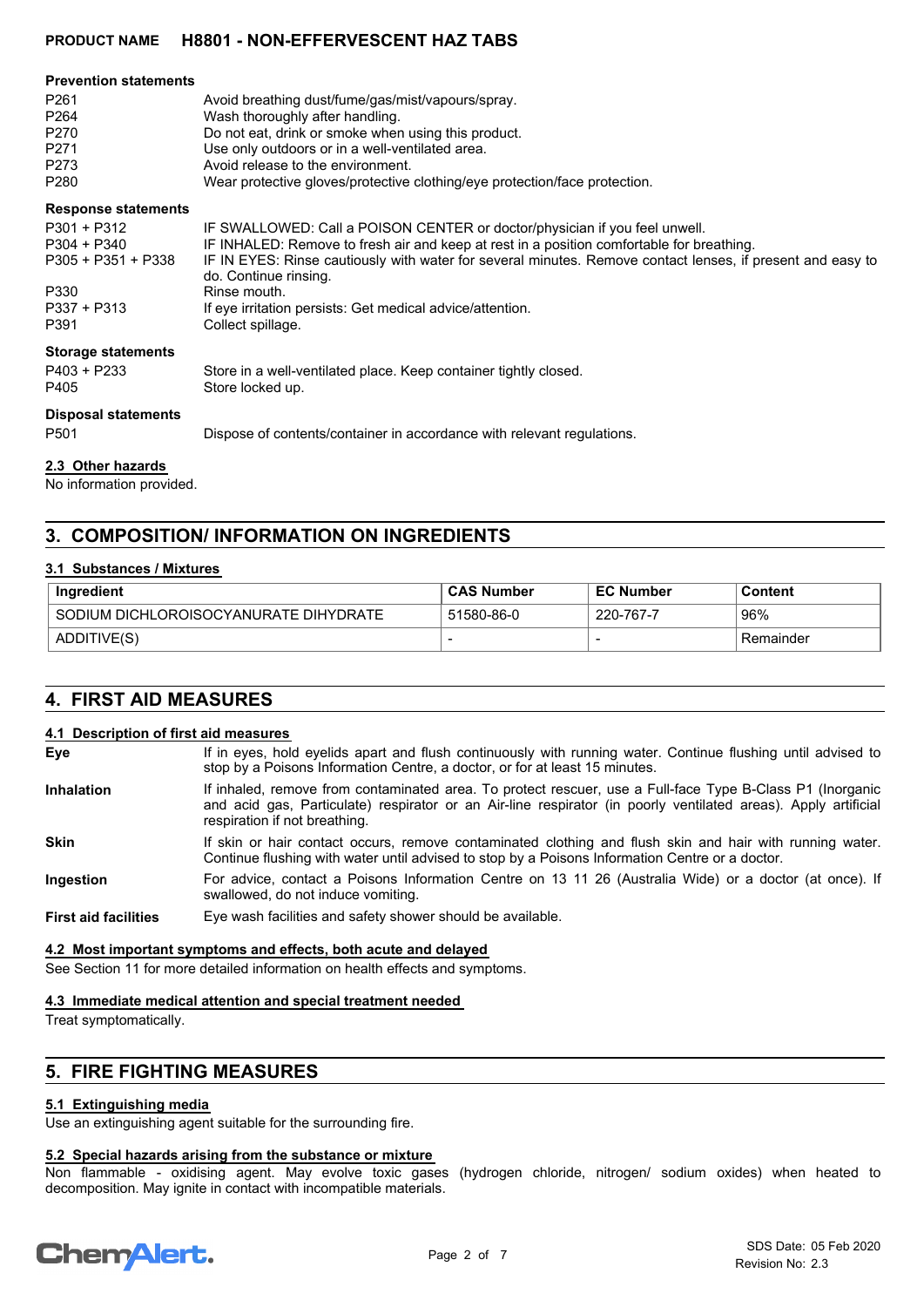#### **5.3 Advice for firefighters**

Evacuate area and contact emergency services. Toxic gases may be evolved in a fire situation. Remain upwind and notify those downwind of hazard. Wear full protective equipment including Self Contained Breathing Apparatus (SCBA) when combating fire. Contact with water may evolve toxic chlorine gas.

#### **5.4 Hazchem code**

None allocated.

# **6. ACCIDENTAL RELEASE MEASURES**

## **6.1 Personal precautions, protective equipment and emergency procedures**

Wear Personal Protective Equipment (PPE) as detailed in section 8 of the SDS. Clear area of all unprotected personnel. Contact emergency services where appropriate.

#### **6.2 Environmental precautions**

Prevent product from entering drains and waterways.

#### **6.3 Methods of cleaning up**

Contain spillage, then collect and place in suitable containers for disposal. Avoid generating dust.

#### **6.4 Reference to other sections**

See Sections 8 and 13 for exposure controls and disposal.

# **7. HANDLING AND STORAGE**

#### **7.1 Precautions for safe handling**

Before use carefully read the product label. Use of safe work practices are recommended to avoid eye or skin contact and inhalation. Observe good personal hygiene, including washing hands before eating. Prohibit eating, drinking and smoking in contaminated areas.

#### **7.2 Conditions for safe storage, including any incompatibilities**

Store in a cool, dry, well ventilated area, removed from water or moisture, incompatible substances, heat or ignition sources and foodstuffs. Ensure containers are adequately labelled, protected from physical damage and sealed when not in use. Check regularly for leaks or spills. Large storage areas should be bunded and have appropriate fire protection and ventilation systems.

### **7.3 Specific end uses**

No information provided.

# **8. EXPOSURE CONTROLS / PERSONAL PROTECTION**

### **8.1 Control parameters**

#### **Exposure standards**

| Ingredient | Reference        | <b>TWA</b> |                   | <b>STEL</b> |                                                |
|------------|------------------|------------|-------------------|-------------|------------------------------------------------|
|            |                  | ppm        | mg/m <sup>3</sup> | ppm         | mg/m <sup>3</sup>                              |
| Chlorine   | <b>SWA [AUS]</b> |            |                   | $\sim$      | $\hspace{0.1mm}-\hspace{0.1mm}-\hspace{0.1mm}$ |

#### **Biological limits**

No biological limit values have been entered for this product.

#### **8.2 Exposure controls**

Avoid inhalation. Use in well ventilated areas. Where an inhalation risk exists, mechanical extraction ventilation is recommended. Maintain dust levels below the recommended exposure standard. **Engineering controls**

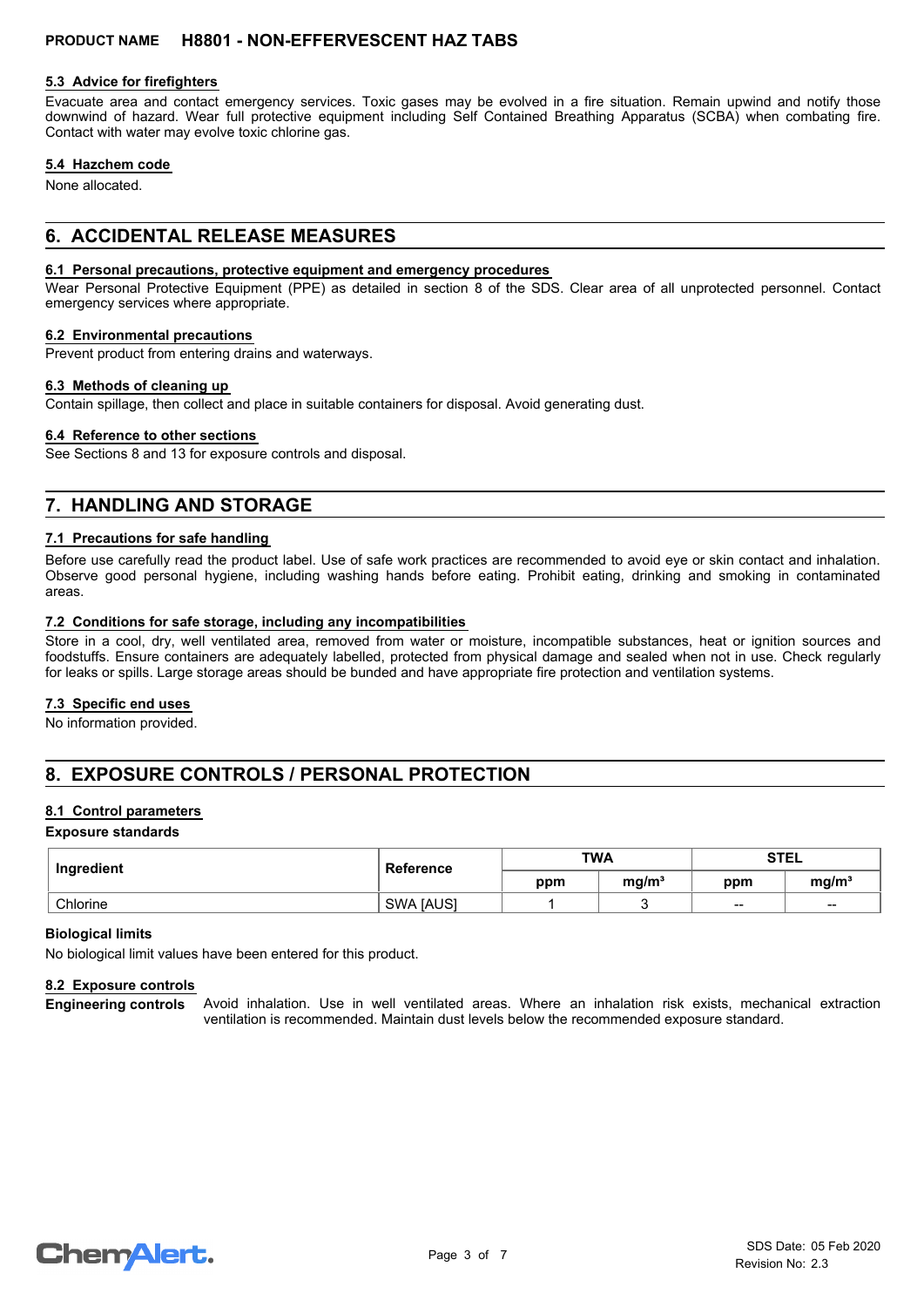## **PPE**

**Eye / Face** Wear dust-proof goggles. **Hands** Wear PVC or rubber gloves. **Body** When using large quantities or where heavy contamination is likely, wear coveralls. **Respiratory** Where an inhalation risk exists, wear a Type B-Class P1 (Inorganic gases/vapours and Particulate) respirator.



# **9. PHYSICAL AND CHEMICAL PROPERTIES**

## **9.1 Information on basic physical and chemical properties**

| Appearance                       | <b>FLAT WHITE TABLET</b>      |
|----------------------------------|-------------------------------|
| Odour                            | CHARACTERISTIC CHLORINE ODOUR |
| <b>Flammability</b>              | <b>NON FLAMMABLE</b>          |
| <b>Flash point</b>               | <b>NOT RELEVANT</b>           |
| <b>Boiling point</b>             | <b>NOT AVAILABLE</b>          |
| <b>Melting point</b>             | <b>NOT AVAILABLE</b>          |
| <b>Evaporation rate</b>          | <b>NOT AVAILABLE</b>          |
| рH                               | 5.0 to 7.0 (solution)         |
| <b>Vapour density</b>            | <b>NOT AVAILABLE</b>          |
| <b>Specific gravity</b>          | <b>NOT AVAILABLE</b>          |
| Solubility (water)               | <b>SOLUBLE</b>                |
| Vapour pressure                  | <b>NOT AVAILABLE</b>          |
| <b>Upper explosion limit</b>     | <b>NOT RELEVANT</b>           |
| <b>Lower explosion limit</b>     | <b>NOT RELEVANT</b>           |
| <b>Partition coefficient</b>     | <b>NOT AVAILABLE</b>          |
| <b>Autoignition temperature</b>  | <b>NOT AVAILABLE</b>          |
| <b>Decomposition temperature</b> | <b>NOT AVAILABLE</b>          |
| Viscosity                        | <b>NOT AVAILABLE</b>          |
| <b>Explosive properties</b>      | <b>NOT AVAILABLE</b>          |
| <b>Oxidising properties</b>      | <b>NOT AVAILABLE</b>          |
| <b>Odour threshold</b>           | <b>NOT AVAILABLE</b>          |

# **10. STABILITY AND REACTIVITY**

### **10.1 Reactivity**

Carefully review all information provided in sections 10.2 to 10.6.

### **10.2 Chemical stability**

Stable under recommended conditions of storage.

#### **10.3 Possibility of hazardous reactions**

Polymerization will not occur.

### **10.4 Conditions to avoid**

Avoid heat, sparks, open flames and other ignition sources.

#### **10.5 Incompatible materials**

Oxidising agent. Incompatible with water (evolving toxic chlorine gas), combustible materials, reducing agents (e.g. amines, ammonia compounds), acids (e.g. cyanuric acid) and heat sources.

### **10.6 Hazardous decomposition products**

May evolve toxic gases (hydrogen chloride, nitrogen/ sodium oxides) when heated to decomposition.

# **11. TOXICOLOGICAL INFORMATION**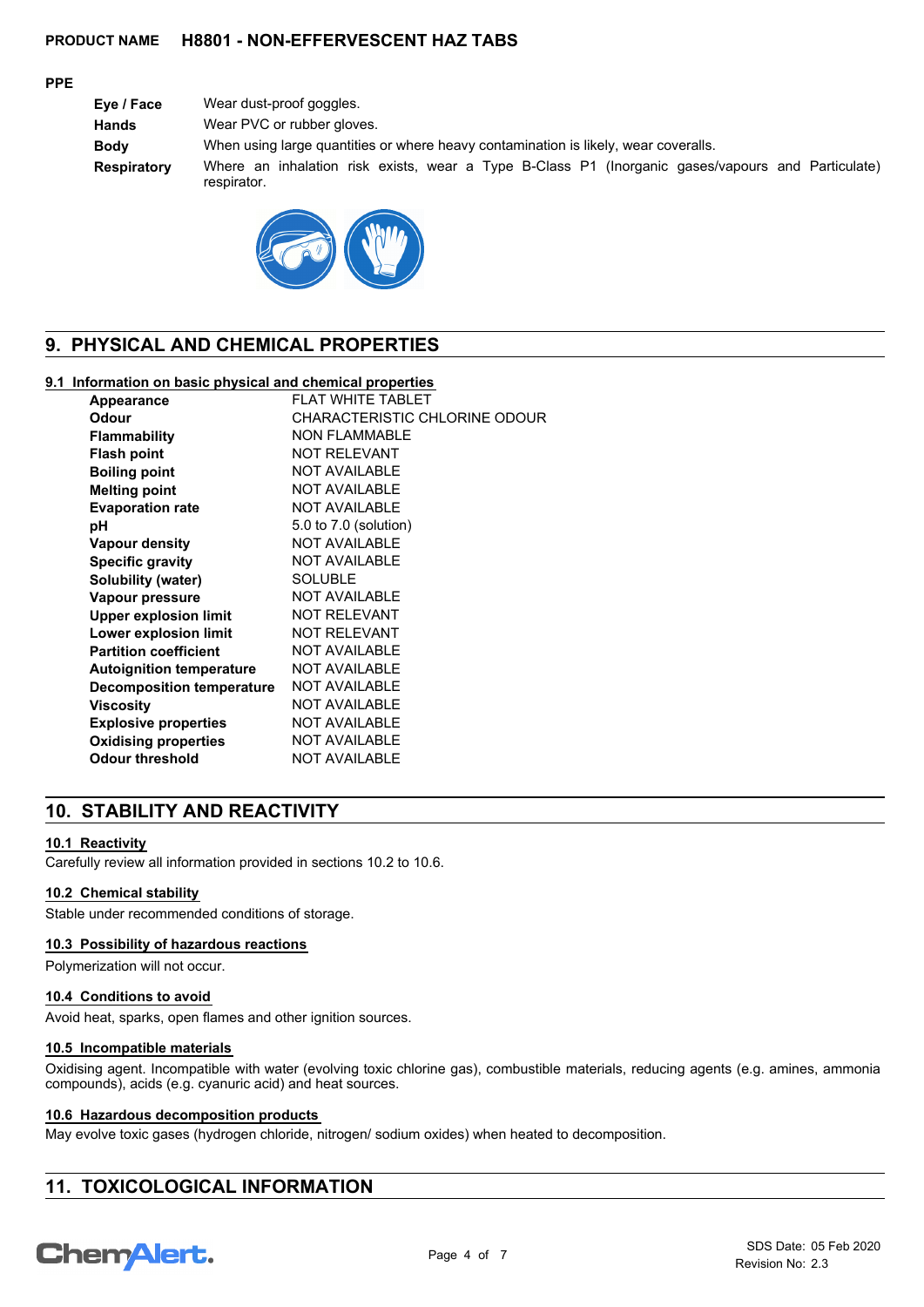#### **11.1 Information on toxicological effects**

**Acute toxicity** Harmful if swallowed.

#### **Information available for the ingredients:**

| Ingredient                                      |                                                                                                                                  | Oral LD50           | <b>Dermal LD50</b> | <b>Inhalation LC50</b> |
|-------------------------------------------------|----------------------------------------------------------------------------------------------------------------------------------|---------------------|--------------------|------------------------|
| SODIUM DICHLOROISOCYANURATE<br><b>DIHYDRATE</b> |                                                                                                                                  | 1670 mg/kg (mammal) |                    | $- -$                  |
| <b>Skin</b>                                     | Contact may result in irritation, redness, pain, rash, dermatitis and possible burns.                                            |                     |                    |                        |
| Eye                                             | Contact may result in irritation, lacrimation, pain, redness and possible burns.                                                 |                     |                    |                        |
| <b>Sensitisation</b>                            | Not classified as causing skin or respiratory sensitisation.                                                                     |                     |                    |                        |
| <b>Mutagenicity</b>                             | Not classified as a mutagen.                                                                                                     |                     |                    |                        |
| Carcinogenicity                                 | Not classified as a carcinogen.                                                                                                  |                     |                    |                        |
| <b>Reproductive</b>                             | Not classified as a reproductive toxin.                                                                                          |                     |                    |                        |
| STOT - single<br>exposure                       | Over exposure may result in mucous membrane irritation of the nose and throat, with coughing and possible<br>burning sensation.  |                     |                    |                        |
| <b>STOT</b> - repeated<br>exposure              | Not classified as causing organ damage from repeated exposure. Adverse effects are generally associated<br>with single exposure. |                     |                    |                        |
| <b>Aspiration</b>                               | Not classified as causing aspiration.                                                                                            |                     |                    |                        |

# **12. ECOLOGICAL INFORMATION**

#### **12.1 Toxicity**

Very toxic to aquatic life with long lasting effects.

## **12.2 Persistence and degradability**

No information provided.

#### **12.3 Bioaccumulative potential**

No information provided.

#### **12.4 Mobility in soil**

No information provided.

### **12.5 Other adverse effects**

Dichloroisocyanurates release chlorine in contact with water or moisture. Chlorine is highly toxic to all forms of aquatic life. Free chlorine has very low stability in natural water as it readily oxidises inorganic and organic compounds. There is no potential for bioaccumulation or bioconcentration.

# **13. DISPOSAL CONSIDERATIONS**

#### **13.1 Waste treatment methods**

| Waste disposal | Wearing personal protective equipment, cover with a WEAK reducing agent (e.g. sodium bisulphite,<br>thiosulphate, or ferrous salt; but NOT sulphur, carbon or strong reducing agent). Mix well and spray with<br>water. Add 3M sulphuric acid if sulphite or ferrous salt is used. Add to container of water and neutralise with<br>soda ash. Collect and dispose of to an approved landfill site. Contact the manufacturer/supplier for additional<br>information (if required). |
|----------------|-----------------------------------------------------------------------------------------------------------------------------------------------------------------------------------------------------------------------------------------------------------------------------------------------------------------------------------------------------------------------------------------------------------------------------------------------------------------------------------|
| Legislation    | Dispose of in accordance with relevant local legislation.                                                                                                                                                                                                                                                                                                                                                                                                                         |

# **14. TRANSPORT INFORMATION**

# **NOT CLASSIFIED AS A DANGEROUS GOOD BY THE CRITERIA OF THE ADG CODE, IMDG OR IATA**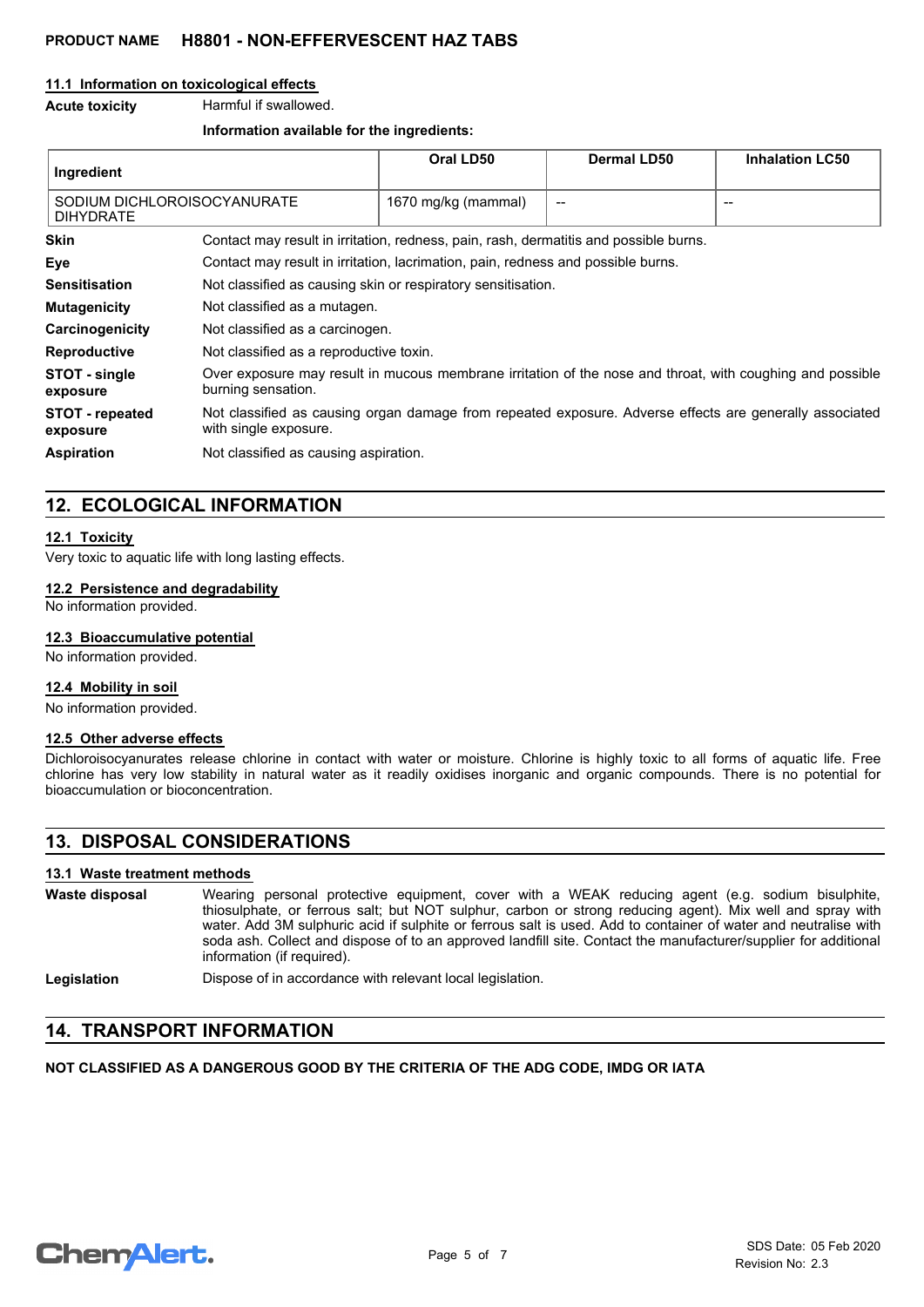|                                     | <b>LAND TRANSPORT (ADG)</b> | <b>SEA TRANSPORT (IMDG / IMO)</b> | AIR TRANSPORT (IATA / ICAO) |
|-------------------------------------|-----------------------------|-----------------------------------|-----------------------------|
| 14.1 UN Number                      | None allocated.             | None allocated.                   | None allocated.             |
| 14.2 Proper<br><b>Shipping Name</b> | None allocated.             | None allocated.                   | None allocated.             |
| 14.3 Transport<br>hazard class      | None allocated.             | None allocated.                   | None allocated.             |
| 14.4 Packing Group                  | None allocated.             | None allocated.                   | None allocated.             |

#### **14.5 Environmental hazards**

No information provided.

#### **14.6 Special precautions for user**

| <b>Hazchem code</b>      | None allocated.                                                                                                                                                                                                                                                                                                                |
|--------------------------|--------------------------------------------------------------------------------------------------------------------------------------------------------------------------------------------------------------------------------------------------------------------------------------------------------------------------------|
| <b>Other information</b> | Environmentally Hazardous Substances meeting the descriptions of UN 3077 or UN 3082 are not<br>subject to this Code when transported by road or rail in;<br>(a) packagings that do not incorporate a receptacle exceeding 500 $kg(L)$ ; or<br>$(b)$ IBCs.<br>Special Provision AU01 - ADG Code 7th Ed.<br>Label: Miscellaneous |

# **15. REGULATORY INFORMATION**

| 15.1 Safety, health and environmental regulations/legislation specific for the substance or mixture |                                                                                                                                                                    |  |
|-----------------------------------------------------------------------------------------------------|--------------------------------------------------------------------------------------------------------------------------------------------------------------------|--|
| <b>Poison schedule</b>                                                                              | A poison schedule number has not been allocated to this product using the criteria in the Standard for the<br>Uniform Scheduling of Medicines and Poisons (SUSMP). |  |
| <b>Classifications</b>                                                                              | Safework Australia criteria is based on the Globally Harmonised System (GHS) of Classification and<br>Labelling of Chemicals.                                      |  |
| <b>Inventory listings</b>                                                                           | <b>AUSTRALIA: AICS (Australian Inventory of Chemical Substances)</b><br>All components are listed on AICS, or are exempt.                                          |  |

# **16. OTHER INFORMATION**

RESPIRATORS: In general the use of respirators should be limited and engineering controls employed to avoid exposure. If respiratory equipment must be worn ensure correct respirator selection and training is undertaken. Remember that some respirators may be extremely uncomfortable when used for long periods. The use of air powered or air supplied respirators should be considered where prolonged or repeated use is necessary. **Additional information**

> EXPOSURE STANDARDS - TIME WEIGHTED AVERAGE (TWA) or WES (WORKPLACE EXPOSURE STANDARD) (NZ): Exposure standards are established on the premise of an 8 hour work period of normal intensity, under normal climatic conditions and where a 16 hour break between shifts exists to enable the body to eliminate absorbed contaminants. In the following circumstances, exposure standards must be reduced: Strenuous work conditions; hot, humid climates; high altitude conditions; extended shifts (which increase the exposure period and shorten the period of recuperation).

#### PERSONAL PROTECTIVE EQUIPMENT GUIDELINES:

The recommendation for protective equipment contained within this report is provided as a guide only. Factors such as form of product, method of application, working environment, quantity used, product concentration and the availability of engineering controls should be considered before final selection of personal protective equipment is made.

#### HEALTH EFFECTS FROM EXPOSURE:

It should be noted that the effects from exposure to this product will depend on several factors including: form of product; frequency and duration of use; quantity used; effectiveness of control measures; protective equipment used and method of application. Given that it is impractical to prepare a report which would encompass all possible scenarios, it is anticipated that users will assess the risks and apply control methods where appropriate.